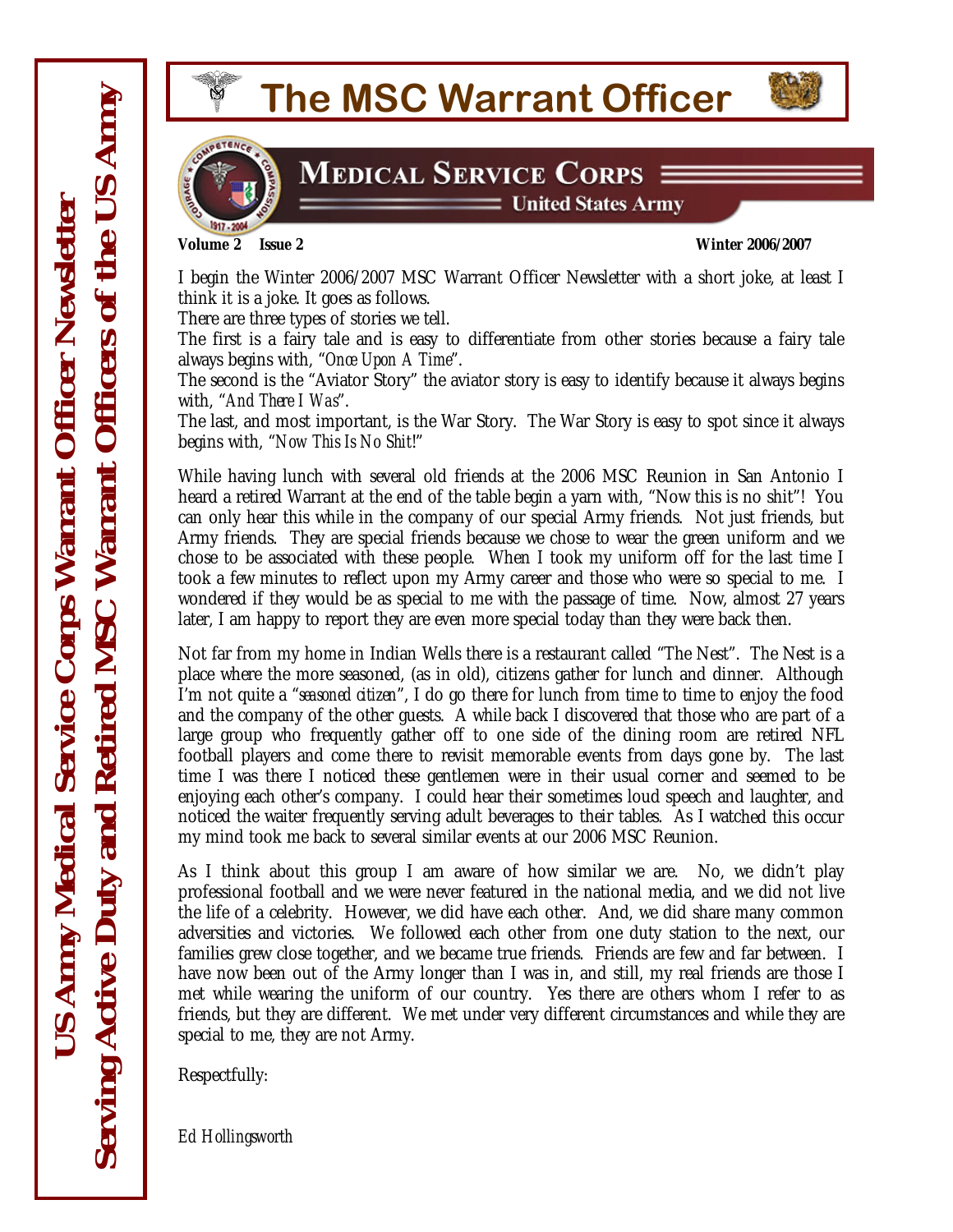# The MSC Warrant Officer **Where have all the BMETs Gone?**

By Doug Stephens, CW4, MSC, Retired, CBET Stephens International Recruiting, Inc.

Biomedical Instrumentation managers have been suffering a shortage of qualified Biomedical Equipment Technicians (BMETs) for the past four to five years. This makes it very difficult for these managers to keep up with all of the maintenance requirements established by accrediting and safety organizations.

In March 2006, I was asked by the Service Industry Association (SIA), a trade organization that monitors and supports service providers for both medical and information technology companies, to investigate and present information regarding the shortage of qualified BMETs. We at Stephens International Recruiting, Inc. have been feeling the effects of this shortage, in a positive nature. Our requirements to provide qualified BMET candidates started to increase significantly in 1999 when Y2K consultants started contacting us to find BMETs to perform Y2K clinical equipment testing. The pay they offered was 50 to 60 % more than most BMETs were making in a normal clinical equipment support program. So, as a result, Y2K started a trend of BMETs moving their career to the Information Technology field that continued through 2003. Exploring the overall impact of this trend, we determined the following:

- $\triangleright$  Y2K resulted in an estimated 400 to 500 BMETs changing from clinical support roles and companies to IT and Health Care consulting firms.
- $\triangleright$  Y2K impacted Trade and Associate Degree technical training programs that provided Biomedical Instrumentation Degrees and Certificates. We saw enrollments decline significantly which resulted in over 20 schools closing their programs for BMETs. Estimated loss to the BMET career field was in the hundreds during this period.

Another factor in the decline of available BMETs was a result of the military Base Realignment and Closure program that forced the closure of USAMEOS in Denver, CO. The Department of Defense had been trying to consolidate Military Biomedical Training Programs into a Tri-Service program since the early 1970's. The issue of a consolidating these training programs was forced by the 1990 decision to close Fitzsimons Army Medical Center and resulted in the services establishing the DOD Biomedical Equipment Training Program at Sheppard Air Force Base. The impact on the Biomedical Maintenance Career field was: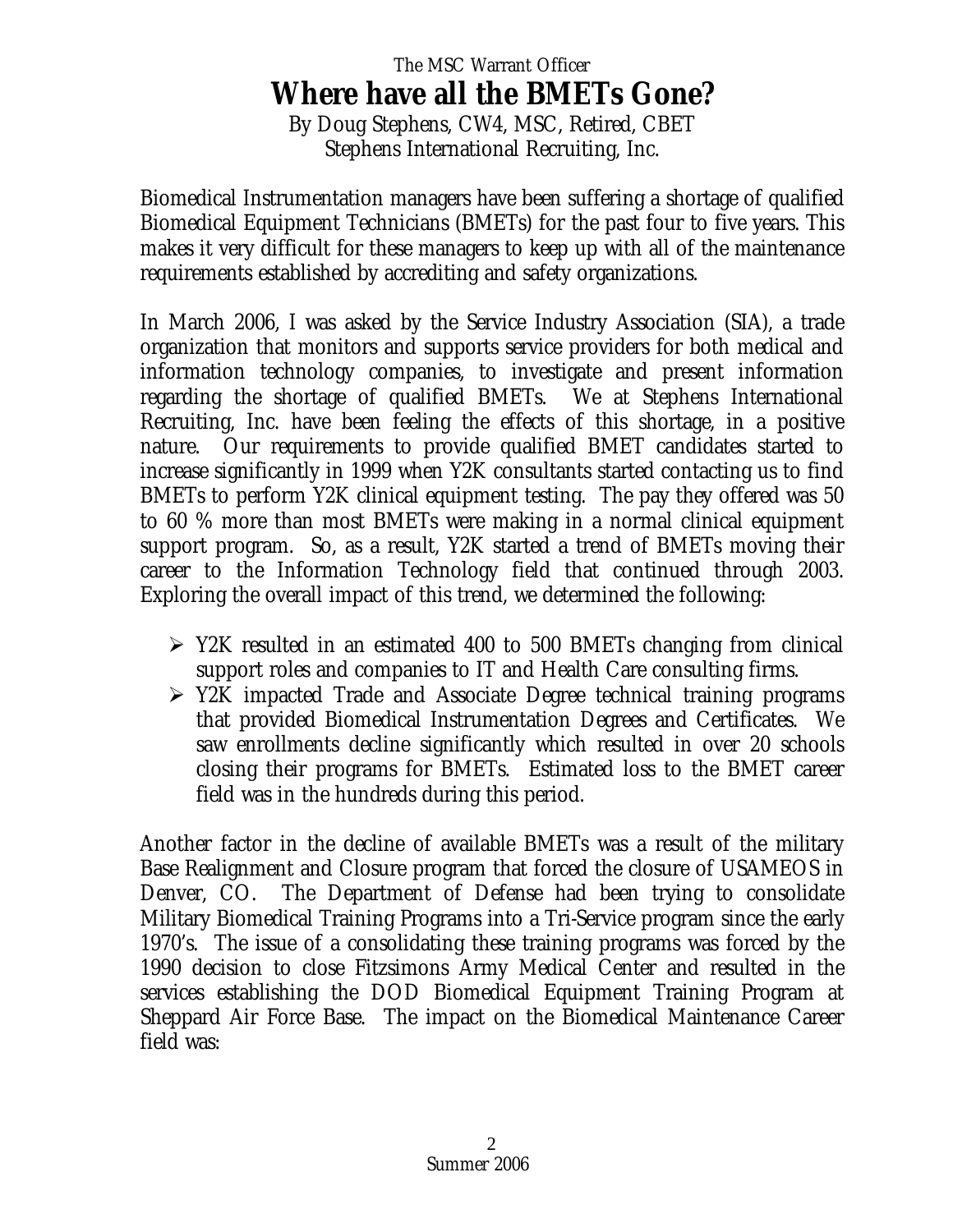- $\geq$  1998 -- The final student enrollment at the military training schools, USAMEOS, in Denver, CO. and Sheppard AFB. Enrollment stopped during the setup and transition to the new Tri-Services Training Program at Sheppard AFB.
- $\geq$  1999 -- The final graduation of students from the old training program of the military schools.
- $\triangleright$  From May of 1999 to 2000 no students graduated from the military BMET training schools. Prior to this, the total output of military trained BMETs was between 375 to 450 annually and resulted in an additional shortage of approximately 400 BMETs annually after 2000.

Where does that put us in today's labor market? In a word – Short, very short!

We have seen some hospitals and Independent Service Organizations hiring basic electronics technicians and performing on-the-job training to repair clinical equipment. These organizations soon realized that most of these basic electronic technicians could not replace the services of the professionally trained BMET because they lacked the qualifications to repair clinical equipment. Additionally, most of these electronic technicians did not have the understanding or knowledge of the health care structure and the impact on patient care.

As a result of the shortage of professionally trained BMETs, our client base has grown tremendously, with many organizations using our temporary services to supplement their staff in an effort to "catch-up" on required services and to meet JCAHO and other regulatory requirements.

There is a positive note to this situation, however. Westat, an independent auditing agency used to evaluate healthcare salaries, has reported that in 2005, biomedical equipment technicians have seen an average increase in starting and annual pay of 3.2%, with certified BMETs receiving 5.7% increases. Training of BMETs has stabilized with many technical schools and clinical equipment training programs returning to pre-Y2K enrollments. The trend today is increased enrollments.

A word of warning though! Although there is an increase in professional BMET training programs at colleges and technical schools, be prepared for another shortage of BMETs resulting from a new round of military base closures. In 2008, Sheppard Air Force Base in Wichita Falls, TX will start down-sizing and the Tri-Service Biomedical Equipment Maintenance course will be moving to Fort Sam Houston. TX. How long the change of location will take will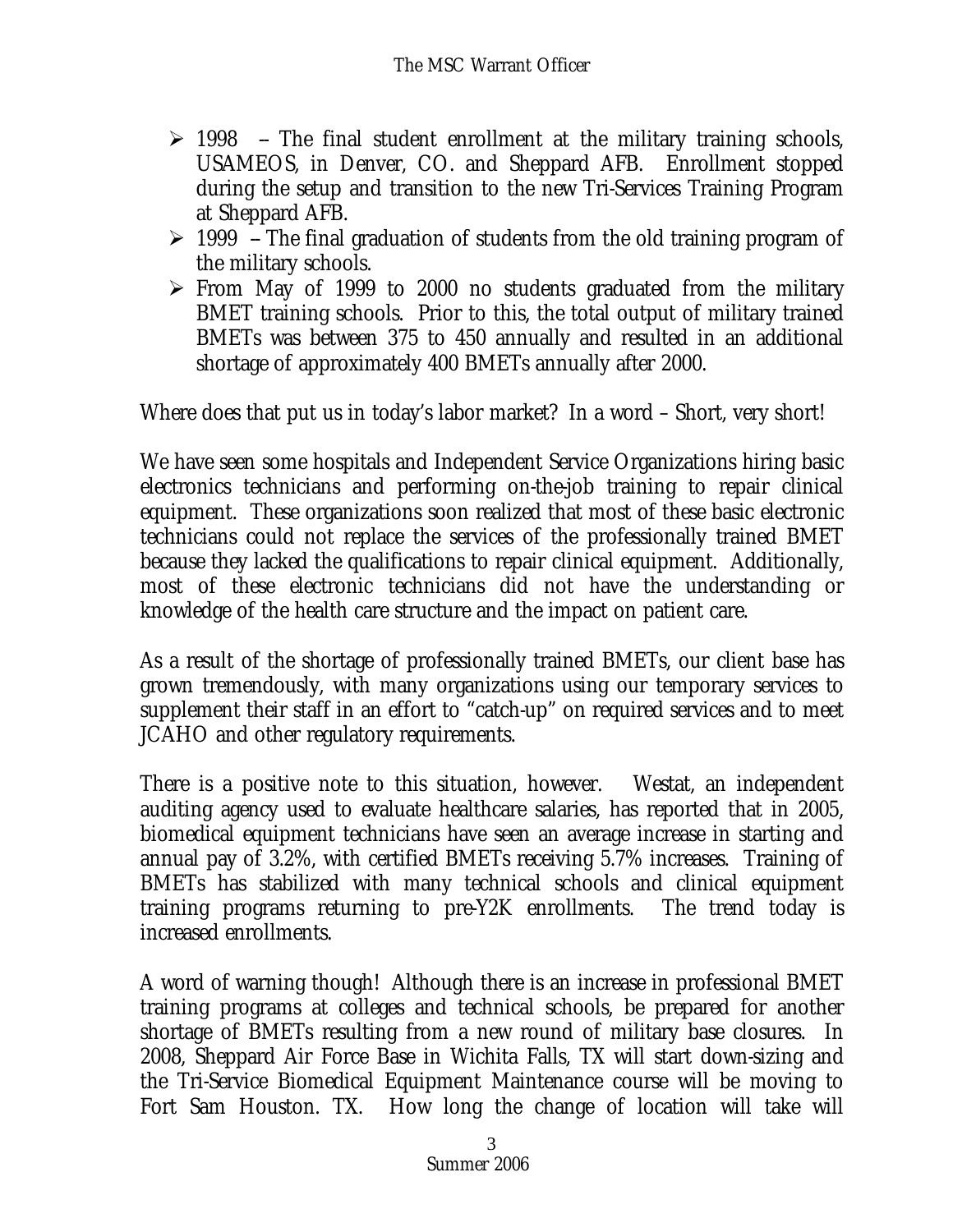ultimately dictate how many BMETs our career field will be short. Start planning now for this shortage.

The following is a letter COL George Krueger, President of thel Silver Caduceus Association, (formerly the MSC Network, Inc.), wrote to the Officers and BOD's last month. I share it with you as a means of keeping you informed. Many of you are not currently members of the Association and I encourage each of you to seriously consider joining this select group of men and women. The organization needs you and I promise you will find something of genuine interest and the opportunity to renew old friendships at the upcoming 2008 reunion in San Antonio. If you do not have a membership application contact me at [ed2rie@cox.net](mailto:ed2rie@cox.net) and I will get one to you. eth

## **Letter from COL George R. Krueger, MSC, Retired, President Silver Caduceus Assoc. of MSC Officers & Warrant Officers, Inc.**

The following is a letter from the President of the Silver Caduceus Association of MSC Officers and Warrant Officers, formerly, The MSC Network, Inc. I share this with you knowing many are not members and would have missed the letter. I urge you to join us in this organization.

TO: Members of the Board of Directors, Officers, and members of the Silver Caduceus Association of MSC Officers and Warrant Officers, Inc.

SUBJECT: Letter from the President

It's been some time since I last communicated with you and much has happened since. The Secretary of the State of Texas has approved a name change and several minor changes to the Articles of Incorporation. Our official name is: SILVER CADUCEUS ASSOCIATION OF MSC OFFICERS AND WARRANT OFFICERS, INC. We envision this new name will include our active duty members as well as retired. Preparations are being made for a gala celebration of the 90<sup>th</sup> birthday of the corps in June of this year. I will keep you informed as I receive information about this event.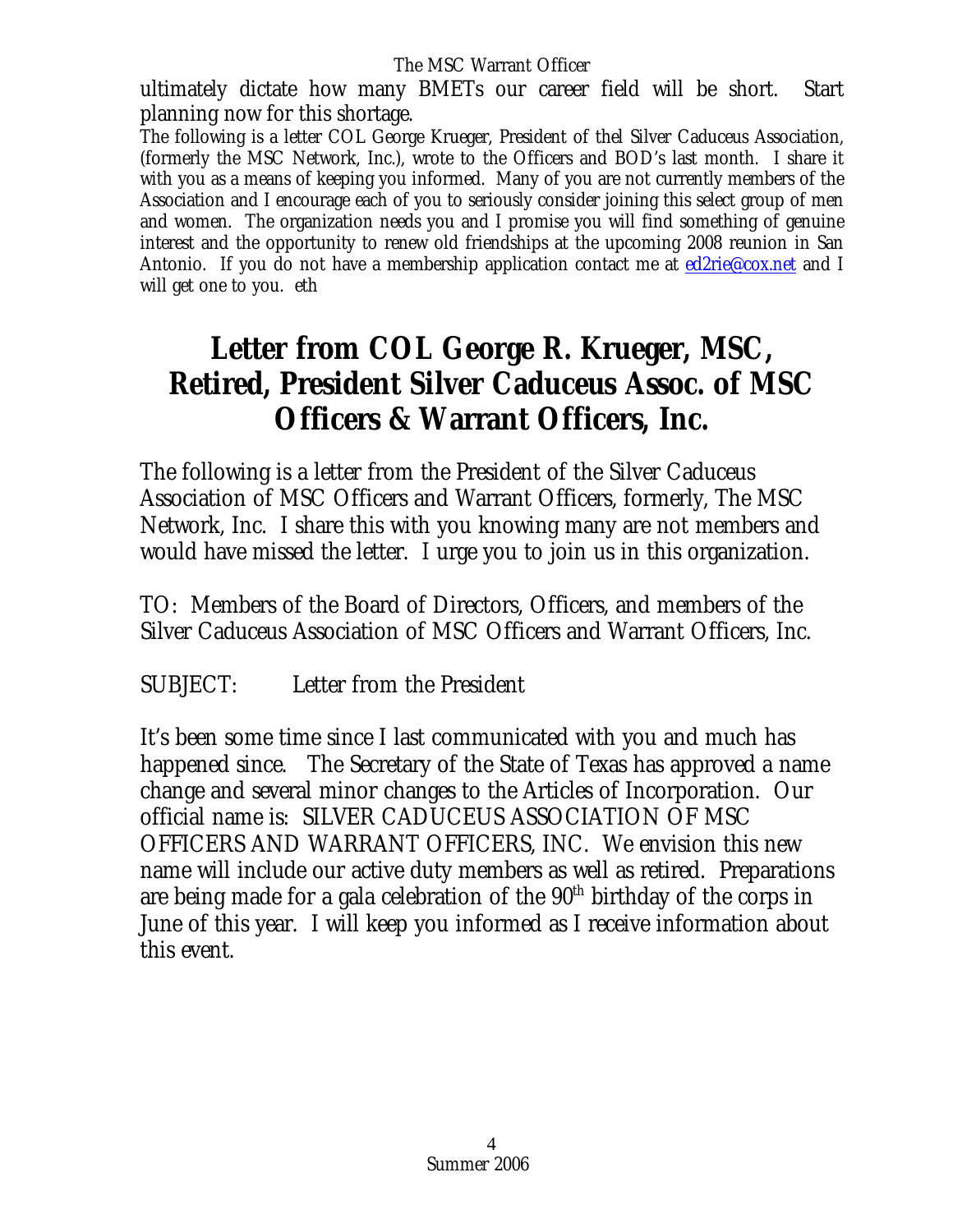#### The MSC Warrant Officer **Our new officers and members of the Board of Directors**

Pres: George Krueger Garroll Ockert VP: Earl McSwain **Sylvester** Treas: Jim Vinci Wendy Martinson

#### **OFFICERS BOARD OF DIRECTORS**

| George Adams   | Carroll Ockert |
|----------------|----------------|
| Melinda Deffer | Ernie          |

Sec: Ed Hollingsworth George Hammond George Waters

**There are some changes that have taken place** in the committee chairs of the association. The main change is that Col. (Ret) Mike Case accepted the chair of the Membership Committee. Mike has had some difficulty in programming and with his computer in getting started in membership notification of annual dues and I'm sure that as he overcomes these problems, you will be hearing from Mike. Many of you have expired memberships as of the end of 2006 so check your membership card. As previous, we encourage you to renew your membership for 2 years (\$30.00). By doing so it helps to reduce paper work. If you have any questions, contact Mike at: [mjcase1@earthlink.net.](mailto:mjcase1@earthlink.net)

**The association has a new address**. This is to be used for paying dues and all correspondence to the association: Silver Caduceus Assoc. of MSC Officers & Warrant Officers, Inc., P. O. Box 3660, Harker Heights, Texas 76548.

**Chairman of the Reunion Committee 2006**, Mike McGinley and his capable staff, organized and provided the membership the opportunity to attend a reunion providing first class educational programs (speakers), good food, excellent golf program, camaraderie, i.e., to renew old friendships, and swoop tales of the past. All of this was accompanied by excellent motel accommodations and entertainment.

**The next reunion will be held in San Antonio**, September 2008 at the same location, The DoubleTree Motel. Mark your calendars and plan on attending this reunion. We are very fortunate in that Mike McGinley has accepted Chairmanship of the 2008 MSC Reunion. Mike has mentioned that he would like to see break-out sessions included in the reunion with topics that will educate and entertain all participants.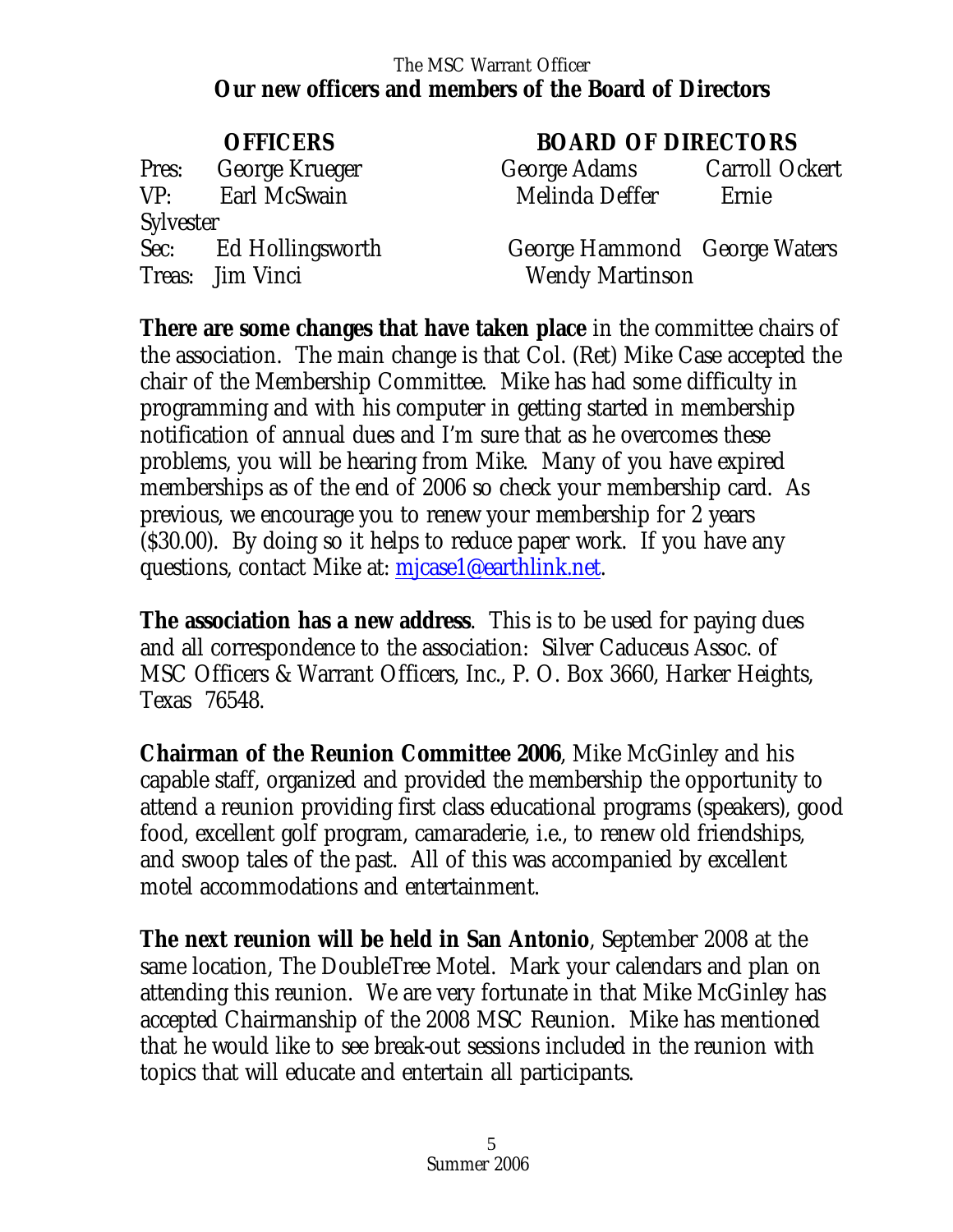**I am pleased to tell you that Col. Gil East** has made his second \$1000.00 donation to the Scholarship Fund. You might recall that it was Gil who made the first contribution to this program. At the 2006 reunion, five one thousand dollar scholarships were awarded to worthy applicants who were related to members of the association. I encourage you to continue supporting this program by making your contributions (federally tax deductible) payable to the Scholarship Fund.

#### **Last but not least, reminders:**

- 1. Pay your 2007 and 2008 dues
- 2. The OFN operated by Art Irish, is a separate entity and not to be confused with this association.
- 3. Recruit.
- 4. Send worthy news items to Dick Ginn at: [dickginn@aol.com](mailto:dickginn@aol.com).

# **Obit notices**

**Just as we were going to press, Jim Van Straten called** with the sad news that COL Brian Allgood, MC, son of COL and Mrs. Gerald Allgood was killed in Iraq. None of the details of his death are available at this time. Jerry Allgood called Jim Van Straten at about 2:30 p.m. on Sunday, January 21 and told him the sad news and asked that he disseminate it to the MSC family as quickly as possible.

Jim reports that Brian was a fine young man and a superb officer. After graduating from the United States Military Academy, he went to medical school under Army sponsorship and he completed an Army residency in orthopedics. He had a series of successful commands of medical units around the world during his career. His spouse served as a Medical Service Corps Officer, but Jim believes she is now retired. Jane and their son are currently living in Heidelberg, Germany.

**Additionally, Becky Johnson, wife** of Col. (R) Johnny Johnson, a charter member of our Board of Directors, entered into eternal life this past November, at their residence in San Antonio.

**As your President**, on behalf of the association, I extend our sincere sympathy to the Allgood and Johnson families.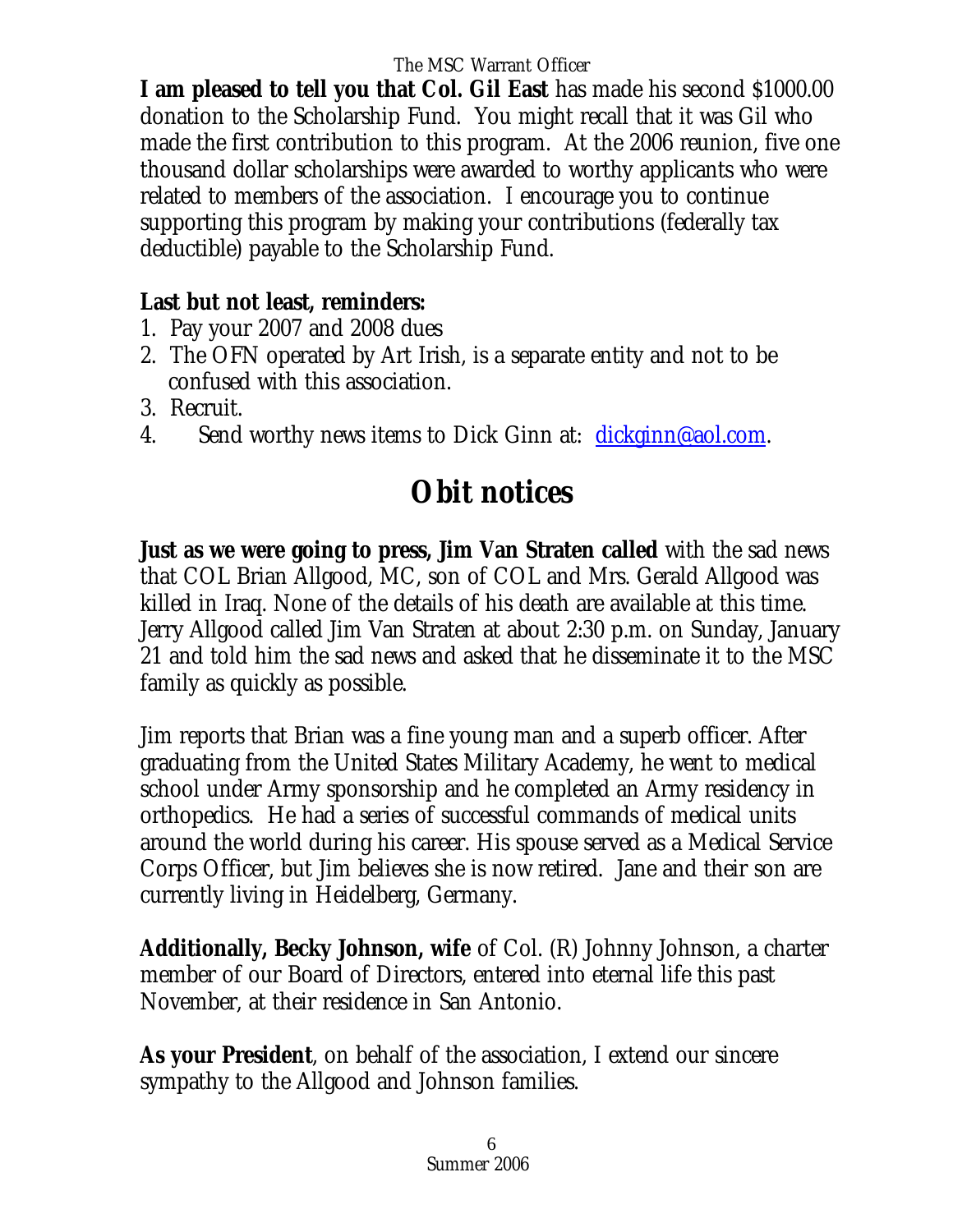**May the New Year be good to you** and permit you to enjoy the many blessings of the One who has made it all possible. Best Regards,

George R. Krueger, Col. MSC, Retired, President Silver Caduceus Assoc. of MSC Officers & Warrant Officers, Inc.

## **2006 MSC Reunion, San Antonio, Texas**

As promoted, the **2006 MSC Reunion** was excellent. Warrant Officer participation increased significantly from the 2004 reunion and hopefully it will do so again in 2008. The reunion will once again be in San Antonio. I will supply additional information as that date approaches.

Take a look at the pictures below. The first is a picture of the Warrants who were present for a social gathering during the 2006 MSC Reunion in San Antonio. After that is pictures are Warrants who were there but unable to participate in the social gathering and a few snap shots of those in attendance.

*Do you recognize anyone from your past?* 

Standing (left to right)

Joe McClain, Darryl Hornsby, Rod Leas, Ken Sutton, Don Knippa, Harold Howe, Ed Hollingsworth, Tom Bennett, John Morcom II Seated (left to right) Dudley Brown, Dominick Scarpati, Bill Robertson, Doug Stephens

> Summer 2006 7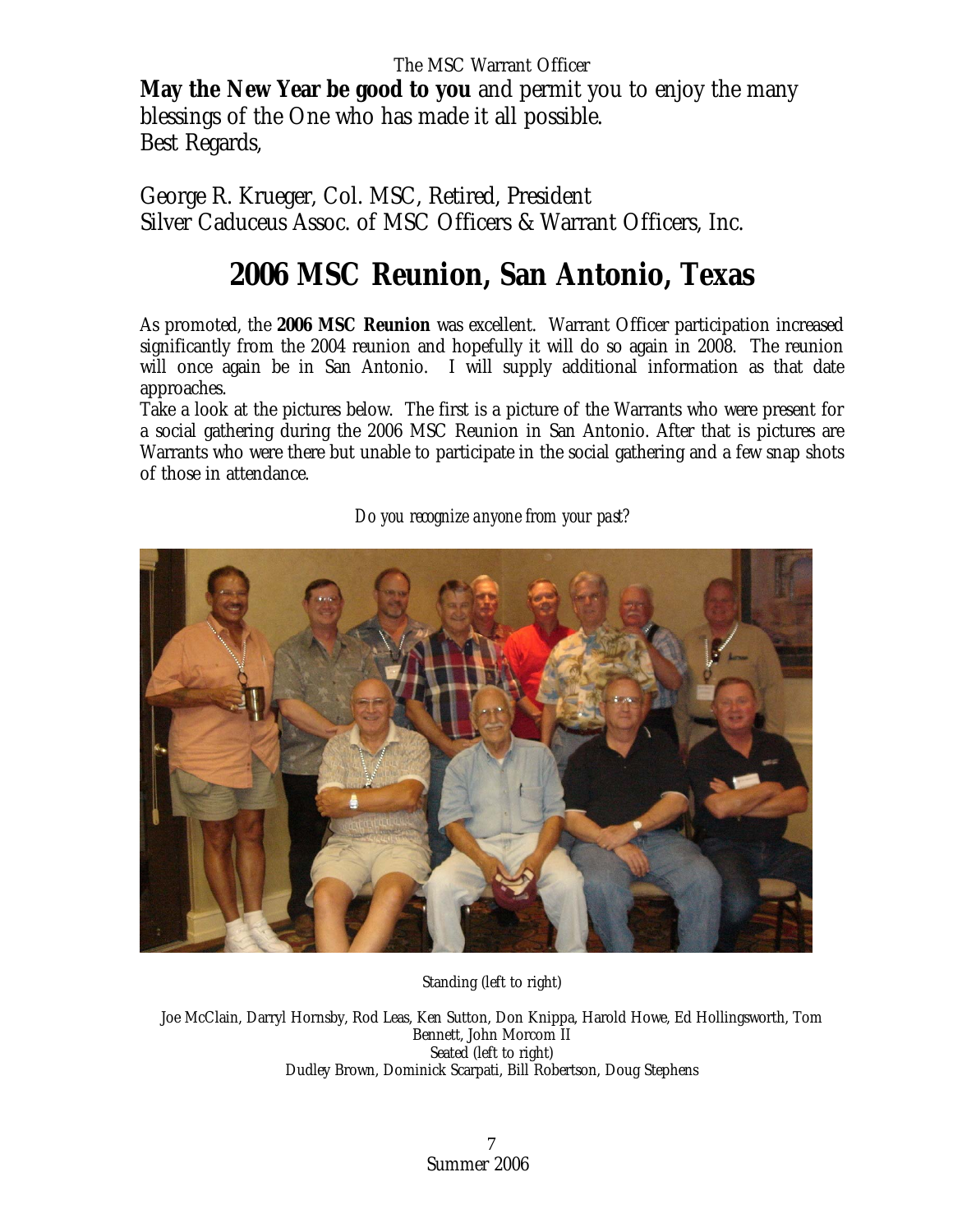







Ed Shockley Lois and Dudley Brown





Karen and Tom Bennett Ed Hollingsworth and Lois Brown



Dudley Brown, Tom Bennett, & Garrett Baron John Morcom II and Joe McClain

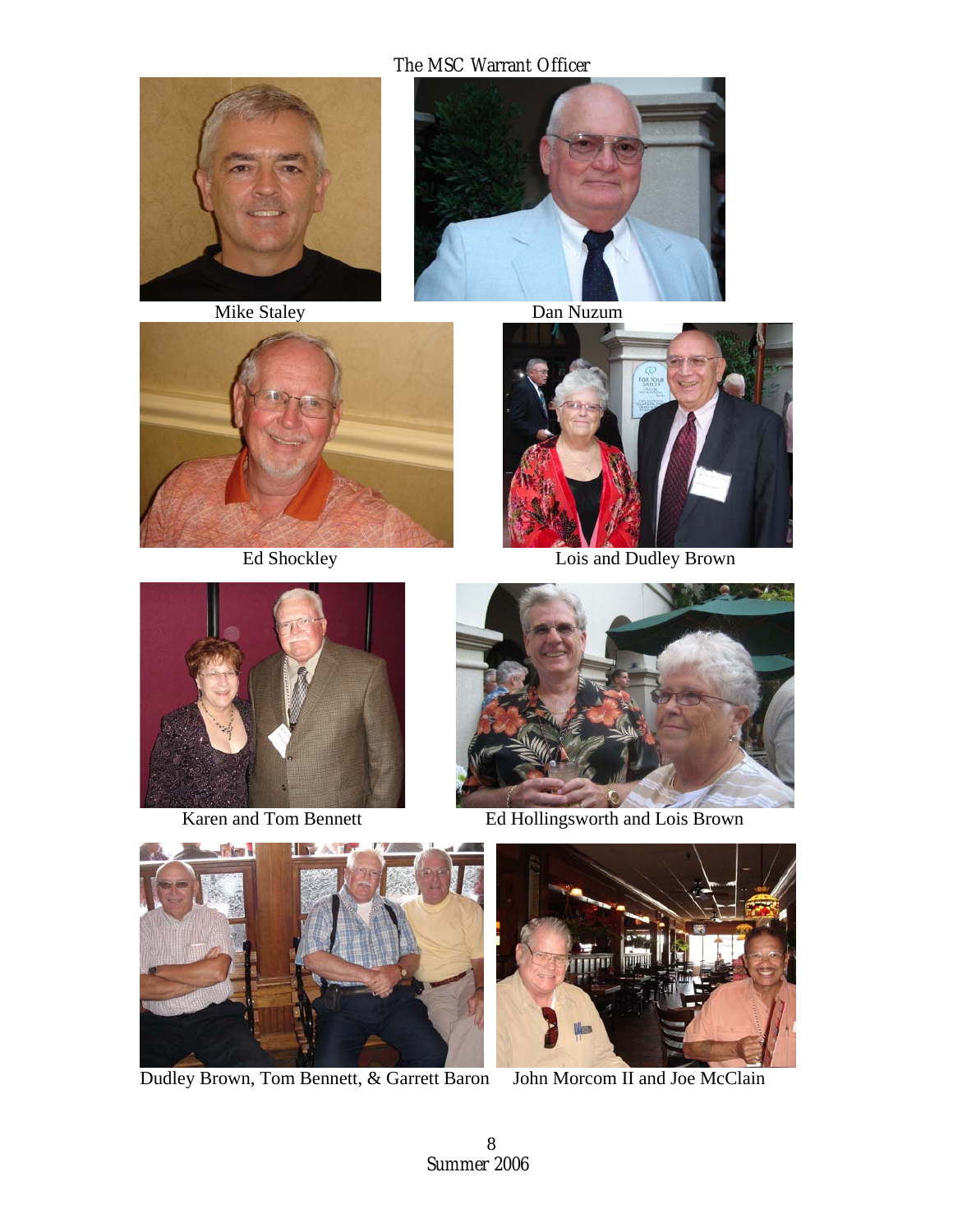



Dan and Dorothy Nuzum Dudley Brown and Tom Bennett

## **MSC Warrant Officer Web Page**

I urge you to take time to visit the MSC Warrant Officer Web Page at <http://www.mscwarrants.com/>

This is the work of our esteemed colleague Dr. Joseph McClain, CW3, MSC, Retired. Thank you Joe for all the work you put into developing this page. I am sure our fellow Warrants will enjoy and appreciate it. This is an example of the fine work we have come to expect from Joe.

# **Solicitation For Input**

As we move forward I am thinking about the Summer 2007 MSC Warrant Officer Newsletter and what to I write about in it. I would like to ask for your input. If you have anything to offer please send it to me by e-mail. There is an excellent probability that if you find something interesting your peers will as well. If you are still working you may want to offer interview suggestions or input on how to build a resume. You may be familiar with benefits or programs available to retirees. If so, you may want to describe them in our newsletter. As an example, did you know our military bases have excellent workout gyms and that as a retiree you have full access to them. I live near Camp Pendleton and use one of their 11 gyms three times each week. The only cost is for me to get myself there, show my retired military ID card, then sweat. They even have a resident instructor who will teach you how to use the machines and develop a workout program for you.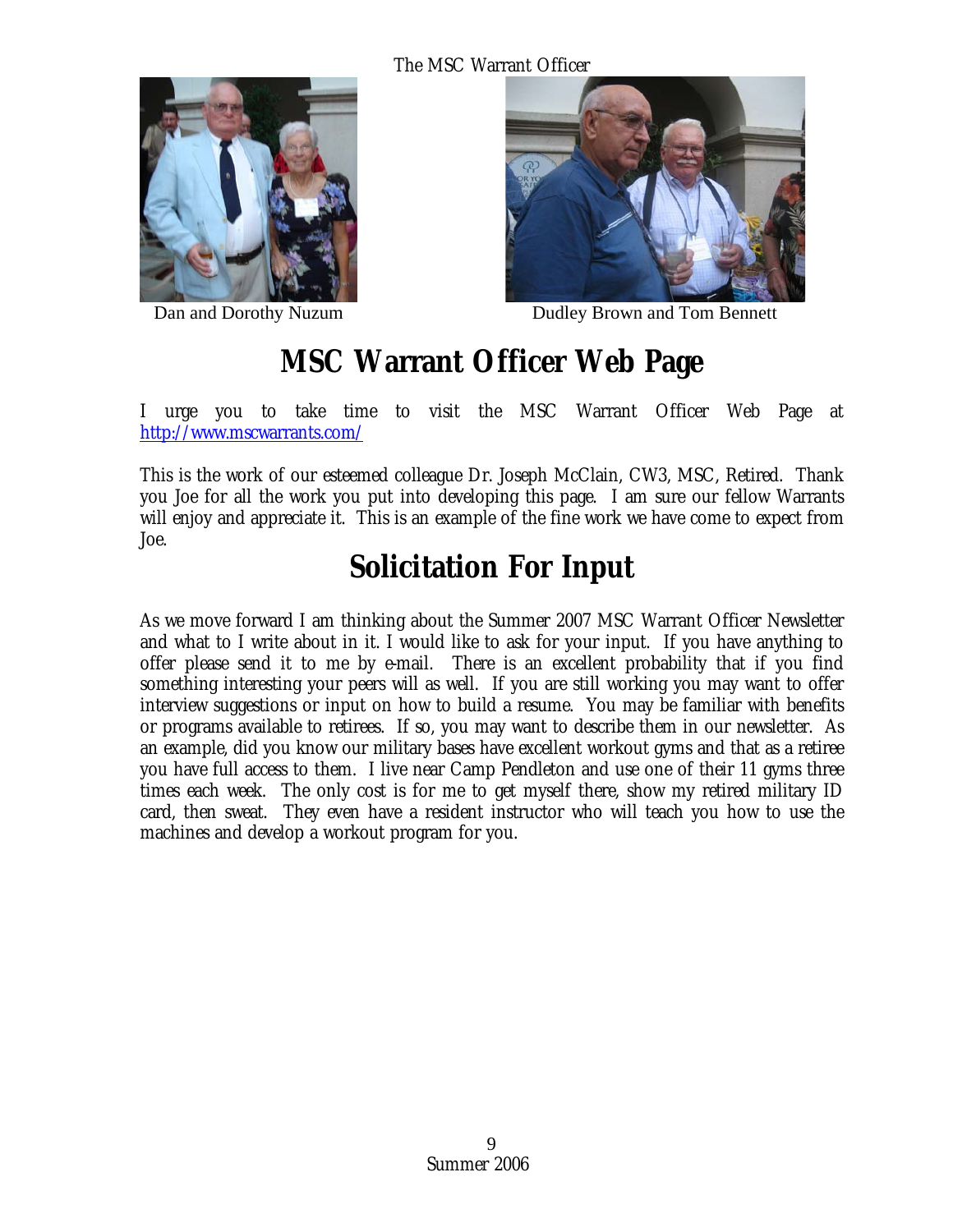# **Post Card**

I continue my effort to refine our Retired MSC Warrant Officer Roster with the goal of improving contact and communication. Many of us are interested in renewing old acquaintances and friendships. The next step toward this is to send the following post card to each member who does not have an e-mail address but does have a mailing address. This post card will be in the mail before February 1, 2007. To this end, I urge you to do what you can to refine the roster. Take a few minutes to look for your friends. If they are not listed send their contact information to me and if they are there but their contact information is not accurate send that to me. It seems that many of us continue to move frequently. It was a necessity while we were on active duty and some of us remain mobile. My recent address change is evidence of this.

You will note my address on the post card has changed from Indian Wells, California to Oceanside, California. My new mailing address is 1010 Straightaway Lane, Oceanside, CA, 92210-1942, Telephone 760 231 1986 and e-mail ed2rie@cox.net

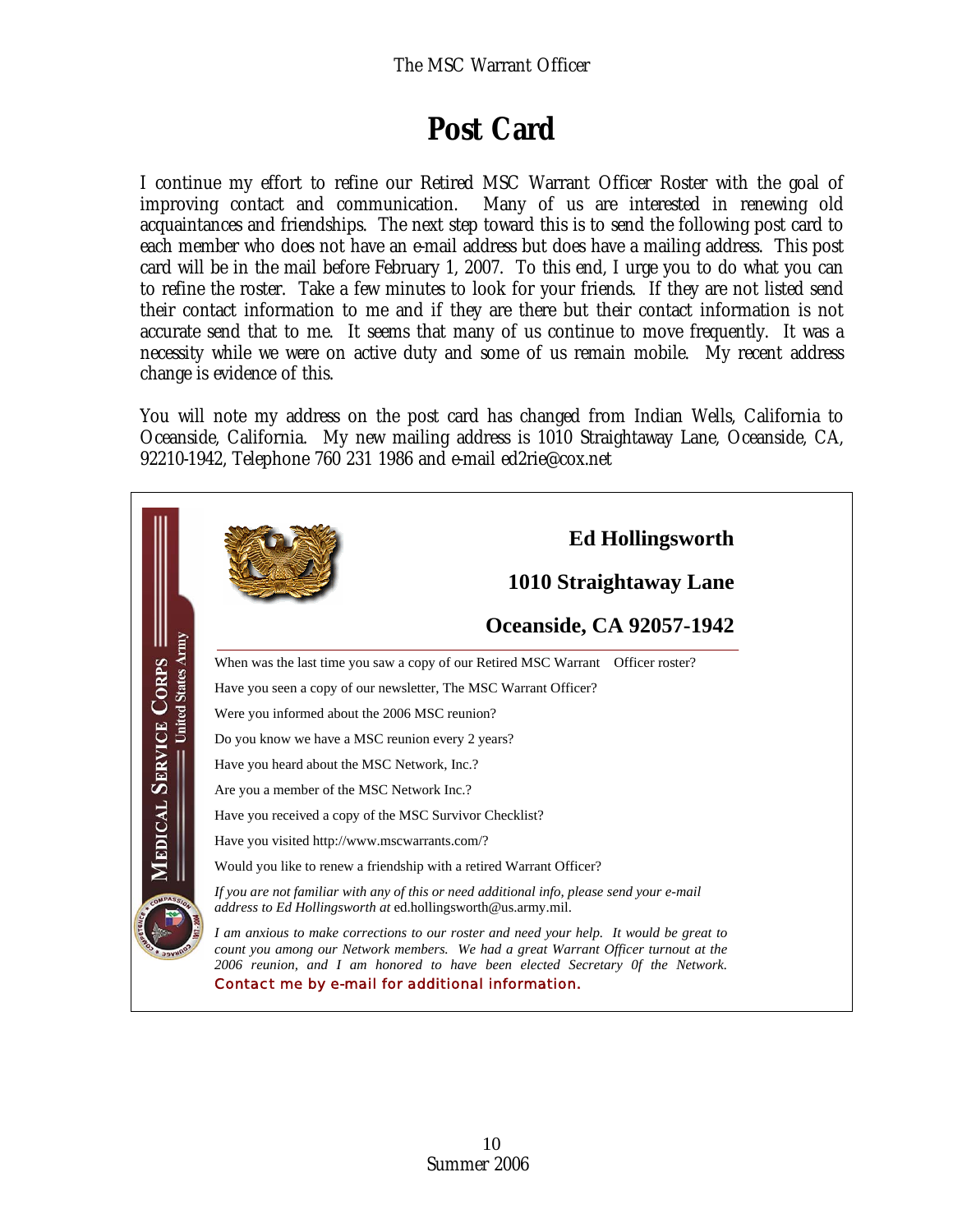#### The MSC Warrant Officer **MSC Warrant Officer \$1,000 Scholarship**

While at the MSC Reunion last September I was standing in the banquet room talking to a fellow MSC Officer when Tom Bennett and Dudley Brown came up to me. Dudley handed me two \$100 bills and informed me that they were the first \$200 for a \$1,000 scholarship that will be awarded to a deserving young student in the name of the MSC Warrant Officers. What could I do, I took the money and added \$100 myself. That left the fund \$700 short. Of course, Tom and Dudley left me standing there with the money and the monkey. The project had been skillfully delegated to me. I walked over to Joe McClain, told him about the scholarship and he immediately agreed to add \$100 to the pot. My task was getting easier so I proceeded to approach other Warrants present, Ed Shockley, Ken Sutton, Rodney Leas, and John Morcom. By then the evening was coming to an end and the all Warrants had departed. So, \$200 shy of my goal, I called two people who I knew I could count on Doug Stephens and Dea Froggatt. Doug had attended the reunion and Dea had not. As predicted, each immediately agreed and gave me a check for \$100. Now that I had the full \$1,000 for the scholarship I sent it to the Chairman of the Scholarship Committee and asked that the scholarship be presented in the name of the MSC Warrant Officers.

I would like to offer a special thank you to the officers who generously contributed to the scholarship. Once again, this is an example of special people. If anyone would like to contribute to the scholarship fund and want it donated in the name of MSC Warrant Officers, send your check to me and I will take care of the rest. It would be great to present a second \$1,000 check to the committee.

#### **Survivor Checklist**

I presented the MSC Survivor Checklist to those in attendance at the reunion. The genesis of this checklist goes back to a project I participated in with the Palm Springs Chapter of the Military Officers Association of America, (MOAA) two years ago. Each person in attendance received a copy of the checklist on a CD. After the presentation several Officers approached me to express their appreciation for the checklist. I know it will be beneficial and will assist survivors settle the estate of their loved ones. I will attach a copy of the checklist to the e-mail I use to transmit this newsletter.